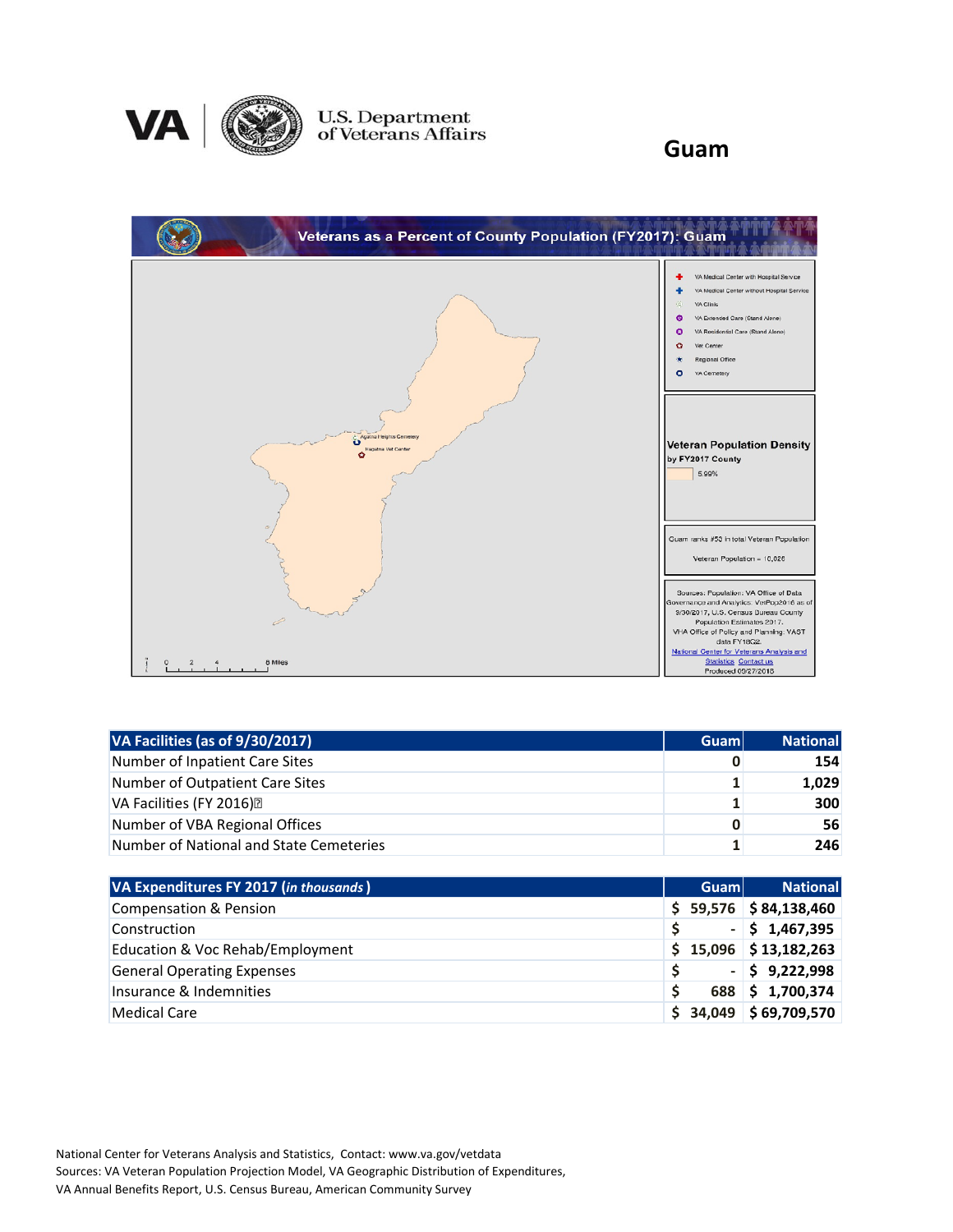

U.S. Department<br>of Veterans Affairs

## **Guam**

| Veteran Population (as of 9/30/2017)           | Guam   | <b>National</b> |
|------------------------------------------------|--------|-----------------|
| Number of Veterans                             | 10,026 | 19,998,799      |
| Percent of Adult Population that are Veterans  | 6.29%  | 6.60%           |
| Veteran Population (FY 2016)                   | 1,677  | 1,882,848       |
| Percent of Women Veterans                      | 16.73% | 9.41%           |
| Number of Military Retirees                    | 2,101  | 2,156,647       |
| Percent of Veterans that are Military Retirees | 20.96% | 10.78%          |
| Number of Veterans Age 65 and Over             | 2,216  | 9,410,179       |
| Percent of Veterans Age 65 and Over            | 22.10% | 47.05%          |



| VA Healthcare and Benefits (as of 9/30/2017)         | Guam      | <b>National</b> |
|------------------------------------------------------|-----------|-----------------|
| Number of Veterans Receiving Disability Compensation | 2,900     | 4,552,819       |
| Number of Veterans Receiving Pension                 | 56        | 276,570         |
| VA Healthcare and Benefits (FY 2016)                 | 421       | 411,390         |
| Number of Education Beneficiaries                    | 904       | 987,577         |
| Number of Enrollees in VA Healthcare System          | <b>NA</b> | 9,116,200       |
| Number of Unique Patients Treated                    | <b>NA</b> | 6,035,183       |

National Center for Veterans Analysis and Statistics, Contact: www.va.gov/vetdata Sources: VA Veteran Population Projection Model, VA Geographic Distribution of Expenditures, VA Annual Benefits Report, U.S. Census Bureau, American Community Survey

0% 10% 20% 30% 40%